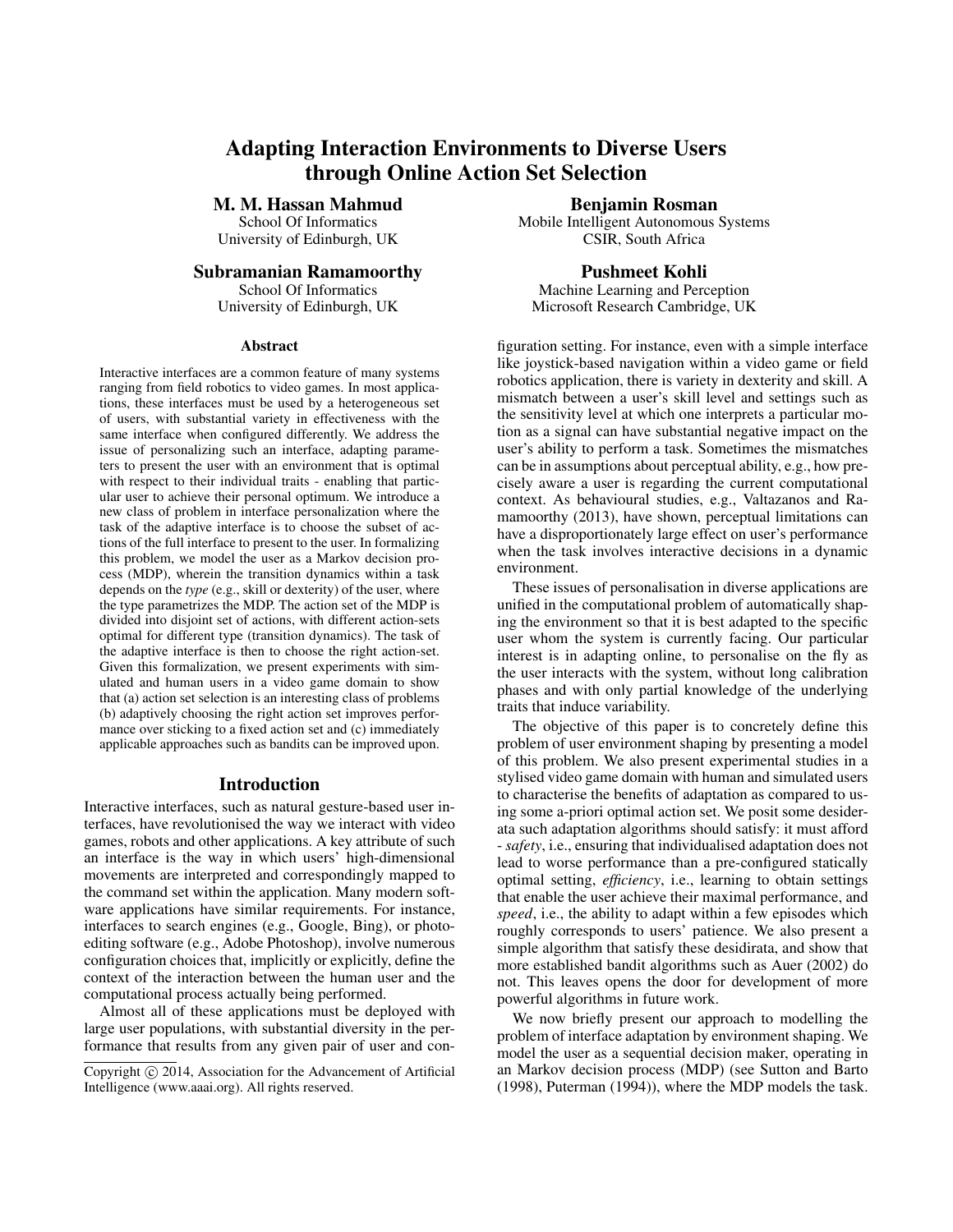We idenitify an interface for the task with a *subset* of the set of MDP actions. The adaptation now takes the form of choosing the *action subset* the user is allowed to use when accomplishing the task. We posit that different user *types* (e.g. skilled, expert, risk averse, daredevil etc.) will accomplish the task in different ways, which will manifest as different transition distributions of the MDP. So for different user type/transition distribution different action sets might be optimal. The task of a learning algorithm in this problem will be to combine estimation of observed transition distribution with prior training with users, and then determine online which interface/action-set is the optimal and present that action-set to the user.

## Related work

The problem of learning to adapt to user behaviour is garnering increasing attention from researchers in different domains.

HCI researchers have considered ways to customize user interfaces. For instance, Gajos, Wobbrock, and Weld (2008) present a method for automatically synthesizing user interfaces tuned to user (dis)abilities. The process involves offline calibration using a battery of tasks, based on which one obtains information necessary to pose the interface design problem as one of combinatorial search. Related works on personalisation, e.g., in this sense, our work is related to recent work on personalisation. Seuken et al. (2012); Zhang, Chen, and Parkes (2009) have also considered ways to model user performance in decision and game theoretic models, to enable optimization of parameters therein. We take inspiration from these notions of identifying a user interface with parameters describing user performance but our primary focus is on continual online adaptation.

A different line of work that is closely related to our approach is on plan recognition, e.g., see Charniak and Goldman (1991), where one utilizes traces of an agent's actions in order to infer which one of many possible plans they are attempting to execute. Recent instantiations of this type of problem have included work such as Fern and Tadepalli (2010) on hidden-goal MDPs. Our focus is different in that we are not trying to predict the user's future state, based on the past actions; instead, we try to infer latent 'personality traits' or skill/preferences of the user (as in the earlier referenced HCI work) in order to shape their environment – to enable them to do better in their chosen task.

Some other related work in this area includes Hoey et al. (2010), who study the problem of synthesizing a policy for issuing prompts to dementia patients that is best adapted to an unobserved 'attitude' that must be inferred. In that work, similarly to Fern and Tadepalli (2010), the goal is to influence an agent with latent states to move towards a mutually desired goal state and efficiency is determined by optimally coordinating with such a user. More directly related to our problem of user interface adaptation, Hauser et al. (2009) present the concept of website morphing, where the configuration of a web interface are adapted in response to estimated 'cognitive state' of a user. All of these works inspire our own, but our model differs from these prior works in that our adaptation is at the level of changing the *action set*

as a whole, as opposed to intervening at individual states to influence the path taken within the 'inner loop' of the task. It is perhaps also noteworthy that the algorithm we adopt in our experiments, which poses the problem as one of online model selection, is relatively easy to implement and is attractive from a computational cost standpoint. That said, the algorithm as present in this paper is merely a first step and many more computational procedures can be defined, as in these prior works, to implement our model of action set selection. This includes consideration, e.g., of users' learning behaviour (Rosman et al. (2014)) and other forms of changing dynamics.

# Interface Adaptation As Action Set Selection

In our problem, the user is an *agent* acting according to a Markov decision process (MDP) (see Puterman (1994)) and invokes optimal policy  $\frac{1}{1}$ . The user skill level/type determines the transition function of this MDP – this models the fact that, for instance, a less skilled user will have a different way of transitioning between states (e.g., being more variable) than an expert. Unlike in standard applications of optimizing policies for given MDPs, we will be changing the action set  $\alpha$  as the interaction proceeds in episodes, which is the main point of the interaction shaping process. The goal of the learner  $2$  will be to choose action sets so as to maximize the future expected discounted reward of the agent. So, the search space for the main learning algorithm in this paper is a type-space<sup>3</sup>, rather than the space of paths the user actually traverses, and the value of a type is the value of the optimal policy given the type. In the following we first describe MDPs and then we describe our model.

#### Markov Decision Processes

Markov decision processes are a popular model for capturing sequential decision problems – for an introduction to Markov decision processes, see Puterman (1994) Sutton and Barto (1998). A finite MDP  $M$  is defined by the tuple  $(S, A, R, T, R, \gamma)$  where S is a finite set of states, A is a finite set of actions and  $\mathcal{R} \subset \mathbb{R}$  is the set of rewards.  $T(s'|s, a)$  is a the state transition distribution for  $s, s' \in S$ and  $a \in A$  while and  $R(s, a)$ , the reward function, is a random variable taking values in  $\mathcal R$ . Finally,  $\gamma \in [0, 1)$  is the discount rate. A (stationary) policy  $\pi$  for M is a map  $\pi : \mathcal{S} \to \mathcal{A}.$ 

The Q function  $Q^{\pi}: \mathcal{S} \times \mathcal{A} \rightarrow \mathbb{R}$  of a policy  $\pi$  is defined by:  $Q^{\pi}(s, a) = \mathbb{E}[R(s, a)] + \gamma \sum_{s'} T(s' | s, a) Q^{\pi}(s', \pi(s'))$ and gives the total future expected discounted reward obtained by taking action  $a$  at the current step, and then following the policy  $\pi$  after that. The value function for  $\pi$  is defined as  $V^{\pi}(s) = Q^{\pi}(s, \pi(s))$  and is total future expected discounted reward obtained by following policy  $\pi$ . An optimal policy  $\pi^*$  is defined as  $\pi^* = \arg \max_{\pi} V^{\pi}$ – the Q function is given by  $Q^*(s, a) = \mathbb{E}[R(s, a)]$  +  $\gamma \sum_{s'} T(s'|s, a) \max_{a} Q^*(s', a)$ . For the optimal policy the value functions is denoted by  $V^*$ . In general reinforcement learning, goal of the agent is to estimate  $Q^*$  and then choose the action  $\arg \max_a \tilde{Q}^*(s, a)$  at state s. In the sequel, we assume, without loss of generality, a fixed starting state  $s^{\circ}$  for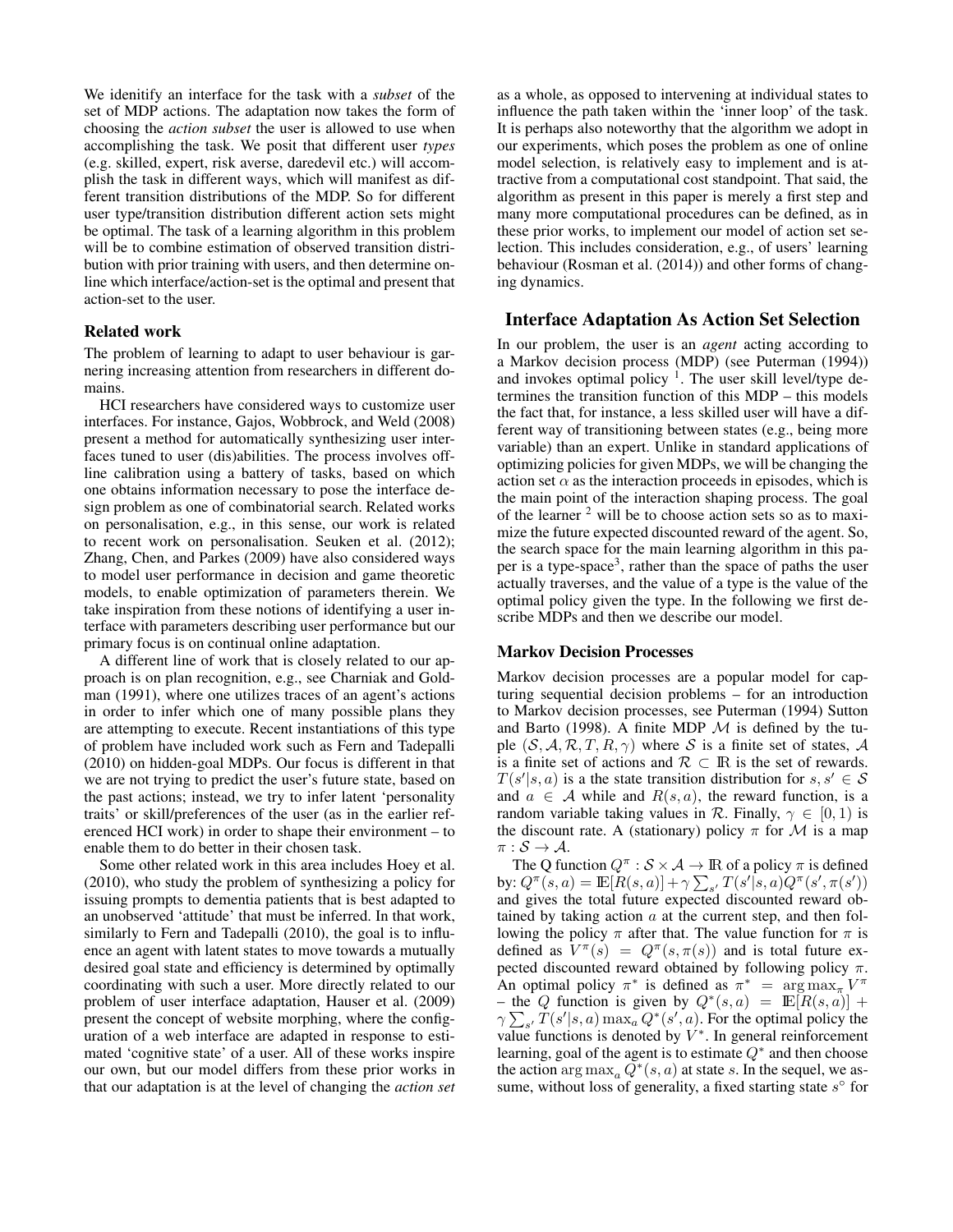a MDP and define  $V^{\pi} \triangleq V^{\pi}(s^{\circ}).$ 

# Our Model of Interface Adaptation

From our discussion in the Introduction, our model of the interface adaptation for applications we are interested in should allow us to: (i) represent each user as a sequential decision maker trying to optimize some goal; (ii) express that users can be of different types; and (iii) specify interfaces as collection of actions that the user is allowed to choose from at any given point in time. In this section we give a concrete definition of a model that fulfils these criteria.

It seems like a plausible way to satisfy criteria (i) is to model the user as a MDP as it is a model of sequential decision making where the user has a very precise objective to optimize. In this case, the states  $S$  of the MDP represent the different stages of a task, the actions  $A$  represent the choices available from all the interface, and the reward  $R$  gives feedback on how to what extent the user has accomplished task. The transition  $T$  is used to satisfy criteria (ii).

In particular, given the above mapping from MDPs to users+tasks, we can make our model satisfy criteria (ii) by positing a *class* of MDPs parametrized by the user type. We assume that the user of our interface has a type  $\tau$  from a finite set of types  $\tau$ , and the transition function T has the form  $T(s'|s, a; \tau)$ . This models the fact that depending on the user type, the same action will have different effect on which state of the task is reached. For instance, in a joystick interface for teleoperating a robotic unit, a 'forward' action with the joystick set to high sensitivity will have different reactions depending on the speed of reflex (i.e. type) of the user. So, our user+task space is modelled by a class of MDPs M of the form:

$$
\mathsf{M} \triangleq \{ ((\mathcal{S}, \mathcal{A}, \mathcal{R}, T(\cdot; \tau), R, \gamma) | \tau \in \tau \}
$$
(1)

We now discuss how to incorporate (iii), the availability of interfaces, into this picture.

To satisfy criteria (iii) we recall that each interface corresponds to a set of actions that are available to the user. In that case, it makes sense to posit that the action set A has been divided into a subsets  $\alpha^1, \alpha^2, \alpha^n$ , where each  $\alpha^i$  corresponds to an interface and contains the actions available in that interface. So for instance, if the interface is a website, then each  $\alpha^i$  corresponds to a specific view of the website, and  $\alpha^{i}$  contains the buttons, text fields, instructions etc. available at that view. If the interface is a video game interface or the joystick for a teleoperated robot, then each  $\alpha^i$  may contain motion actions available at a specific level of sensitivity. Putting this all together, this means that the action set  $A$  is a union of subsets  $\alpha^1, \alpha^2, \cdots \alpha^n$  where in general we expect each  $\alpha^i$  to be significantly smaller than  $\mathcal{A}$  (we do not assume that the action sets  $\alpha^i$  are disjoint).

To model the fact that a user only gets to use one interface at a time, we require that only one set  $\alpha^i$  is *live* at any point

in time, so that the user is only allowed to choose actions from the live set. Given a live set  $\alpha_t$  at time step t, we assume that the user chooses the action  $\pi_{\alpha_t}^*(s_t)$  where is  $s_t$  is the state at step t and  $\pi_{\alpha_t}^*$  is the policy maximizing  $V^{\pi}(s_t)$ among all policies which only chooses actions from  $\alpha_t$ .

## The Learning Problem

Given the above concrete formulation of our problem, we can define our learning problem as follows. The agent solves a sequence of MDPs from the set M in collaboration with the learner – that is the goal of both the agent and the learner is to maximize the future expected discounted reward of the agent. At the beginning of each phase of the problem, we begin with some action set  $\alpha_0$  live and a user with a particular type  $\tau^*$  comes in to use the application. At each step t the user chooses an action  $a$  and in response the learner decides to make a (possibly different) interface  $\alpha_{t+1}$  live for the next phase. The learner cannot observe the true  $\tau^*$  but knows the value of T for each  $\tau$ . Once  $\alpha_t$  is made live, the agent learns and acts according to the policy  $\pi_{\alpha_t}^*$ .

We can define two fixed strategies for live action set selection which are used as reference strategies later. The first is the 'true' optimal action set and the second one is the *apriori* optimal action sets:

$$
\alpha^* \triangleq \argmax_{\alpha} V_{\tau^*}^{\alpha}, \qquad \alpha_* \triangleq \argmax_{\alpha} \mathbb{E}_{W(\tau)}[V_{\tau}^{\alpha}] \quad (2)
$$

So  $\alpha^*$  is the action set/interface that we would have chosen if we knew the true user type  $\tau^*$  from the beginning. And  $\alpha_*$ is the optimal action set based on some prior  $W$  over the set of user types.

## Experiments

Our experiment is a stylised version of the problem arising in popular mobile device games such as Temple Run (ima), where the objective is to guide a continuously moving character across a terrain and through a series of obstacles by swiping on the screen, tilting the mobile device etc. A goal might be to induce the player to play as long as possible. This calls for adaptation, e.g., between the speed of the game-character and user skill in terms of reflexes on such devices. We frame this adaptation as a simple instance of live action-set selection where each possible speed of the gamecharacter corresponds to an action set. The actions in a particular action set are the same (swipe on screen, tilt device) but the effect is different, depending on the action set. This is also an illustration of a situation where it is obviously better to have distinct action sets rather than having all the actions together simultaneously – having all the swipe and tilt actions at different speeds available at the same time would make the game extremely hard, and reduce its enjoyability significantly. It is worth repeating here that games such as Temple Run are the simplest instances of our problem. As we are focused more on introducing a particular class of interface adaptation problem, this suffices. Our hope is to in future address much more challenging and dynamic problems like the ones we presented in the introduction.

In the following, we first describe our domain, which distils the essential interface adaptation issues in the above

<sup>&</sup>lt;sup>2</sup>We refer to learning algorithms, which choose the action sets as the *learner*; the human user is often referred to as the *agent*.

<sup>&</sup>lt;sup>3</sup>The term type-space has a broader interpretation in the game theory literature than in our work; here a type is a categorization over policies, hence possible behaviours.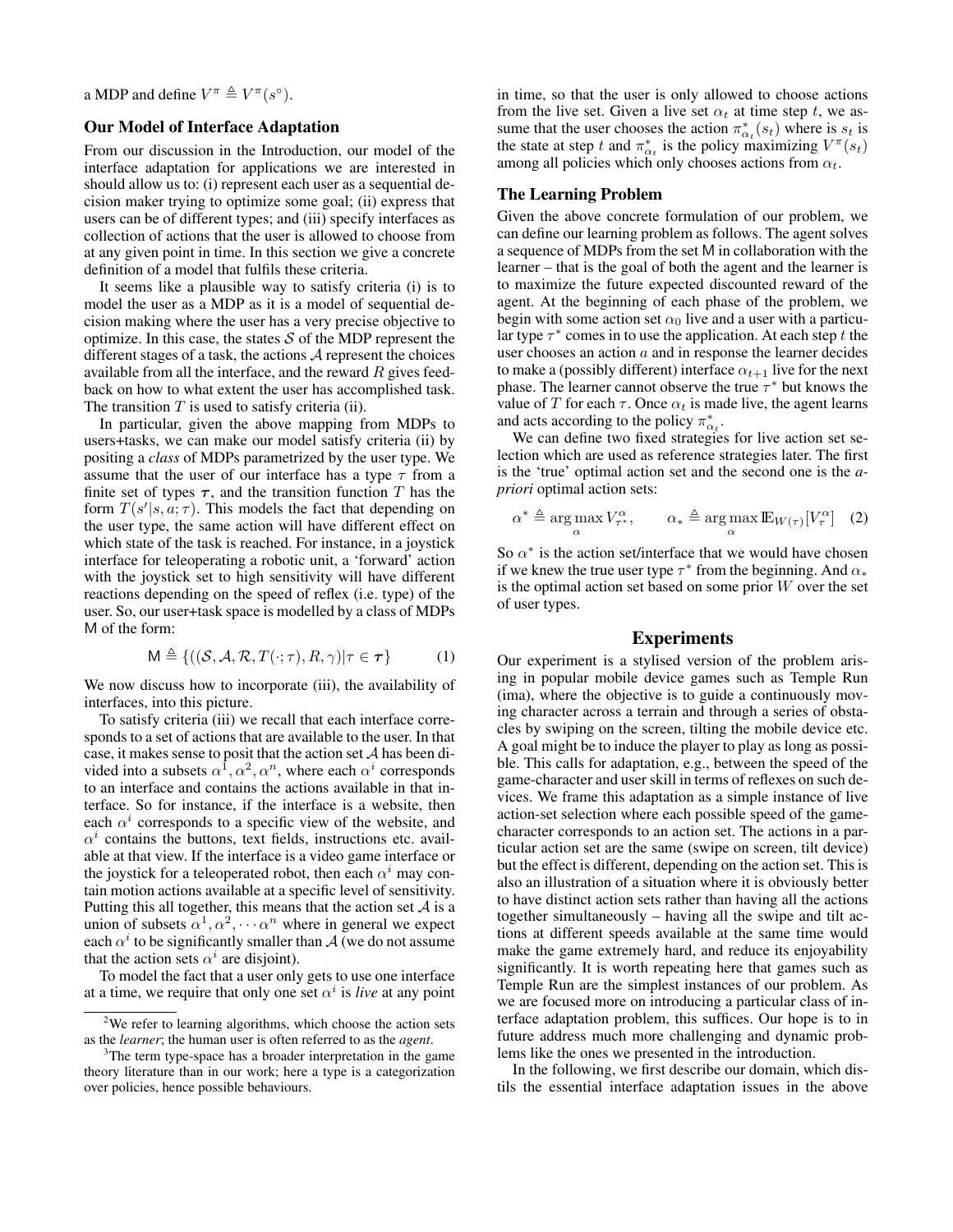domain. We then describe the algorithms that we compare against and then we present our results.

## The Red Ball Video Game Domain

The domain that we use is a simple video game where the user has to control a red ball from a target location to a goal location (see Figure 1). The ball speed can be set to one of several possible values and the player/user can only control the direction of motion. Her goal is to take the ball from a start location to the goal location as quickly as possible without bumping into walls. The user has several possible skill levels in terms of controlling the ball. So, depending on her skill, different speeds are appropriate.

Specifically, the ball moves with a continuous speed  $p$ pixels-per-second and taking an action in the each of the cardinal directions  $N, S, E, W$  changes the motion of the ball to that direction. The speed p is one of  $\{30, 40, 50, 60, 70\}$ . We assume that the users are different level of skills in terms of controlling the ball. Given that this game is simple, we artificially enforce this difference in skill level by giving each user a different ball sizes of  $b$  pixels where  $b \in \{2, 5, 10, 20, 40, 60\}$ . We also add a noise level of  $b/2\%$ to the motion of the ball to further enforce different performance. Hence, we capture two types of limitations in user behaviour. The size of the ball reflects limits to perceptual ability, with large ball sizes indicating reduced acuity. The noise of the motion of the ball reflects limits to motor ability, such as intrinsic jitter in the way they use the device. Combinations of larger ball+noise imply less skill. In our experiments, neither of the algorithms EXP-3 and BOA (described below) know the true ball size during the testing phase.

### MDP Formulation of Interaction Adaptation

To construct our MDP formulation, we need to specify state space S, actions A, rewards R, transition function T, reward function  $R$  and the set of action sets AS.  $S$  is the location of the ball at each time step (the game field was  $1000 \times 1000$ ). Each action set  $\alpha_p$  corresponds to all the motions at speed p. The actions  $a \in \alpha_p$  were the motions in each of the cardinal directions  $N, S, E, W$  at speed p.

The direction of motion at step  $t$  is the most recent direction chosen by the user at  $t' \leq t$  (so, the actual play of the user is modelled in the MDP as the user choosing the same action at every step as her last choice of direction). There was a constant amount of noise (on top of noise due to skill/type) with each action, so the ball moves in the given direction followed by (discretized) Gaussian motion (perpendicular to the direction of motion) with mean 0, and  $\sigma \in [0.3, 8]$  (chosen randomly for each episode).

The transition function  $T$  is defined as follows. There were 5 different types: ball size  $b \in \{2, 5, 10, 20, 40, 60\},\$ noise levels  $n_b = b/2\%$ . So for type  $\tau = (b, n_b)$ , with probability  $1-n<sub>b</sub>$ , the ball moves in the current direction, and with probability  $n_b$ , it moves in another random direction. Hence, the type modifies the base transition probabilities (1) by the noise  $n_b$  and (2) because the ball sizes determine the locations that result in collisions. Finally for the reward function R, the player receives a reward of  $-1$  for every time step and −5 for every collision.

# Experiment Description

We performed two sets of experiments on the above domain. In the first set, the user is a simulated, while in the second set the users are humans. In both cases we ran a training phase and test phase. The data collected during the training phase was used to train our algorithms and these learned algorithms were used in the testing. During the training phase we provided transition distribution information for each  $(b, n_b) \times z$  (see sections below for more detail). The simulated user policy was the  $A^*$  algorithm, where the direction chosen at each step, given speed  $p$ , was toward the location, at distance  $p$  from the current location, that had the lowest cost.

During the test phase we chose the type at random and recorded the loss (difference between the user's performance and optimality) over 5 episodes (plays of the game) for various algorithms and policies. Note that, the user knows her type but *our algorithms do not*. For the simulated user, the policy used was the same, and for the human experiment, we used three different users, each performing a sequence of many trials involving combinations of ball sizes and speeds.

The strategies we used were  $\alpha^*$  (choose the optimal action set (2) for the true type),  $\alpha_{*}$  (choose the a-priori/population optimal action set (2)), and the algorithms we used were the EXP-3 algorithm for bandits (Auer (2002)), and our own algorithm that chooses the *Bayes optimal action set with* additional exploration. We describe these last two in more detail now.

## Algorithms

It is very natural to formulate the problem of live action set selection as a non-stochastic multi-armed bandit problem (NSMB). In the bandits problem, there are c *arms* where each arm i has a *payoff process*  $x_i(t)$  associated with it. The learner runs for  $M$  steps and at each step  $t$  needs to *pull*/select one of the arms  $f(t)$  and his payoff is  $x_{f(t)}(t)$ . Additionally, the learner only gets to view the payoff of the arm  $f(t)$  it has chosen. The goal of the learner is to minimize its *regret* with respect to the best arm, that is minimize the quantity  $\max_i \sum_{t=1}^M x_i(t) - \sum_{t=1}^M x_{f(t)}(t)$ . One optimal algorithm in the general case for minimizing the *expected regret* is the EXP-3 algorithm mentioned above. For live action-set selection, we can identify each action set  $\alpha$  as an arm and the payoff received for choosing the arm as the reward in the following time-step. With this identification we can EXP-3 exactly as described in Auer (2002).

The second algorithm we use is a simple algorithm, which we call BOA, that with probability  $\epsilon$  makes live an action set at random, and with probability  $1 - \epsilon$  makes live the *Bayes optimal action set* at step t (hence the name BOA for the algorithm) . This action set defined as follows. Assume that at time step  $t$  of a particular interaction session we have observed a state-action sequence  $sa_{0:t} \triangleq s_0a_0s_1a_1\cdots s_t$  (with  $sa_{0:0} \triangleq s_0$ ). Given this session, the likelihood of a type  $\tau_i$  is  $L(\tau_i|sa_{0:t}) = \prod_{i=0}^{t-1} T(s_{i+1}|s_i, a_i; \tau_i)$  (the function  $T(|; \tau_i)$ is learnt during the training phase. The posterior probability of  $\tau_i$  is  $Pr(\tau_i|sa_{0:t}) = L(\tau_i|sa_{0:t})W(\tau_i)$  where the prior  $W(.)$  is the frequency with which we observed  $\tau_i$  during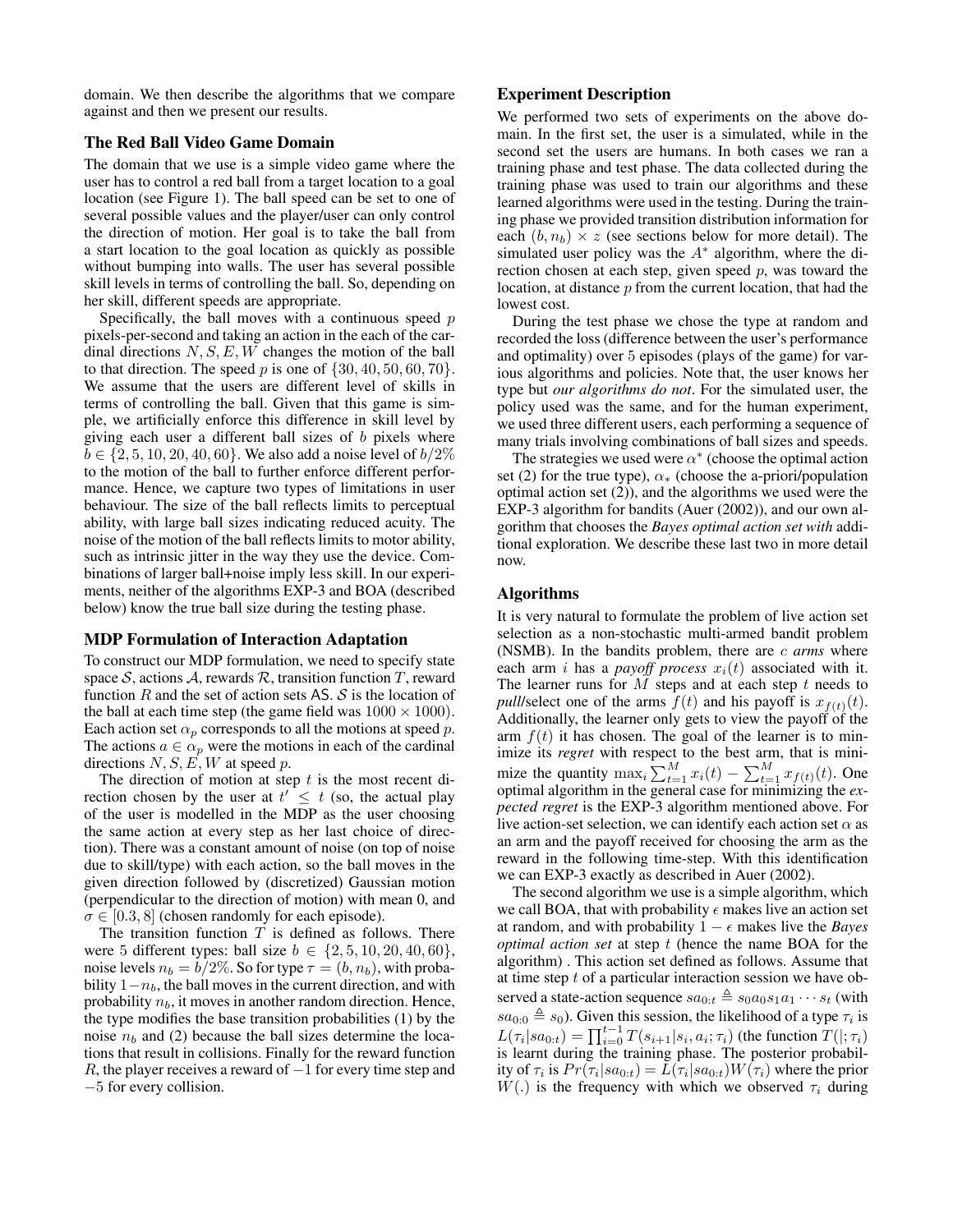training. The Bayes optimal action-set  $\alpha_{BO}$  is the one that maximizes the expectation of  $V_\tau^\alpha$  with respect to the posterior over  $\tau$ :



Figure 1: The Red Ball video game domain; green rectangle is the goal location, and the red circle is the ball. The initial location was a random location in the bottom.

#### Results

Data Used For Experiments. For the simulated user case, during training we generated 1548 trajectories from which we learned the  $T(\cdot|\cdot;(b,n_b))$  for each type of ball-size+noise  $(b, n_b)$ . The trajectories were divided uniformly over the different types. The results we present in graphs below are for the testing phase, which contained 344 trajectories with the types draw uniformly at random before each trajectory. For the human experiments we used three different human users. For the training phase we used 311 different trajectories and for the testing phase we used 51 trajectories and the results below are based on these latter ones.

Results For Simulated User. The results are presented in Figures 2 – 4. Figure 2 shows the loss of each  $p$  for three representative  $(b, n_b)$  and establishes the baseline performance of action-sets for these types: higher speeds tend to work better for smaller sizes and conversely. The baseline performance corresponds to the user choosing the optimal policy given the speed and her type

Figure 3 shows that adaptation is more beneficial when we have greater number of types of users in our pool of users. Here, in the x-axis each  $x$  corresponds to all possible combinations of x types (so all  $\binom{6}{x}$  combinations). This captures different levels of heterogeneity in user populations. In the figure, for the curve  $\alpha_*,$  the point  $\alpha_*(x)$  gives the loss of best speed averaged across all populations of size  $x$ . Hence  $EXP-3(x)$  gives the loss of EXP-3 averaged over all population of size x, while  $BOA(x)$  gives the loss of BOA averaged over all population of size  $x$ . This curve shows, that averaged across population sizes, BOA outperforms EXP-3 significantly. Furthermore, while for the smaller population size, the  $\alpha_*$  beats BOA, for the larger population sizes BOA beats  $\alpha_*$  comprehensively, illustrating the need for adaptation. Additionally, note that the curve for  $\alpha^*$ , the optimal per type, averaged over all types, is the line  $f(x) = \alpha_*(1)$  because  $\alpha_*(1)$  gives the 'population optimal' of size 1, which is just  $\alpha^*$ .

Finally, Figure 4 shows BOA is able to identify types very quickly. In particular, the y-axis gives the ratio  $\frac{L(\tau^*|sa_{0:t})}{L(\tau^*|sa_{0:t})}$  $\frac{L(\tau~|sa_{0:t})}{L(\hat{\tau}_t|sa_{0:t})}$ . Here  $\hat{\tau}_t \triangleq \arg \max_{\tau} Pr(\tau | sa_{0:t})$ , i.e. the maximum aposteriori type.  $t$  is the time step at which the ratio is being computed (this is measured by episodes in the x-axis for convenience, where each episode lasts for  $M$  steps). Hence, since the likelihood  $L(\tau | sa_{0:t})$  measures how well the data supports that  $\tau$  is a true type, Figure 4 shows that BOA generally converges to the true type rapidly. However, it also shows that BOA has trouble identifying the smallest type. We conjecture that this is because the behaviour of  $b = 5$  and  $b = 2$  are nearly indistinguishable. In other cases, correct type identification, occurring almost always halfway through the first episode.

Results for Human Users. The results for the human experiments are presented in Figures  $5 - 7$  and they draw similar conclusions as with the simulated user. Figure 5 establishes the baseline as before and shows different speeds are optimal for different types.

Figure 6 shows the performance of BOA and  $\alpha_*$  for the human experiments in terms of population diversity. We do not report the performance of EXP-3 because data collection for that algorithm takes time that exceeded the constraints of our human subjects. In these experiments, we see that BOA significantly outperforms  $\alpha_*$  for all population sizes, hence demonstrating the benefit of adaptation with real human subjects, corroborating our more extensive simulation results above. This is a key experimental result of this paper.

Finally, Figure 7 shows the efficacy of our algorithm at identifying different types. As in simulated user experiments, our algorithm has some trouble distinguishing between the very nearby types  $b = 5$  and  $b = 2$  but the error is not beyond the threshold of small noise.

# Interpreting the Experiments: Safety, Efficiency and Speed

As stated in the introduction, our goal is to construct algorithms satisfying these desiderata. Our experiments show that the algorithm BOA is safe. For simulated users, BOA does not under-perform w.r.t. any alternatives including EXP-3 and static best speed  $\alpha_{*}$ . In human experiments, BOA outperforms  $\alpha_{*}$  (Figure 6). In artificially constrained low-population-diversity setting (1-3) with simulated users,  $\alpha_*$  is marginally better than BOA; but BOA outperforms at realistic levels of diversity (Figure 3). Hence, a key conclusion of our experiments is that *this kind of adaptation is indeed necessary in environments with substantial diversity as the regret of alternate approaches shoots up at high diversity*. We also notice that the results of EXP-3 imply that there is substantial scope for development of new algorithms in this application. BOA is also efficient, in particular, Figures 3 and 6 shows that our solution adapts differently for different user types. Finally, Figures 4 and 7 also shows that BOA has speed, in that we identify the true types fairly rapidly, demonstrating speed.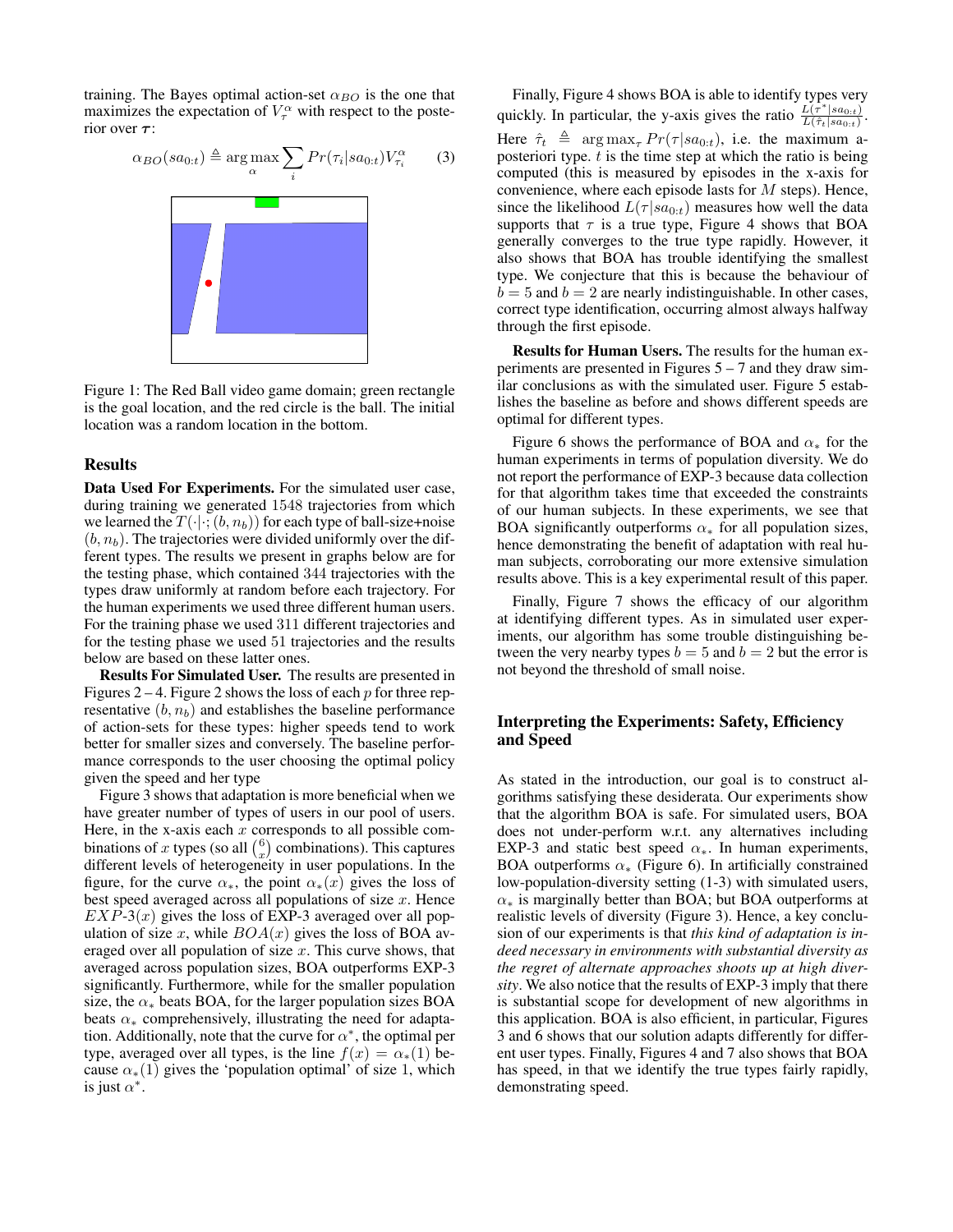SIMULATED USERS



Figure 2: The performance of each speed for each type establishing baseline domain performance.



Figure 3: The performance of best static speed  $\alpha_{*}$ , EXP-3 and BOA for each of 6 possible combinations of type populations when the user is simulated.



Figure 4: Rapid convergence to the true type, shown by the ratio of the likelihoods of the maximum-a-posteriori type and the true type, averaged over all population-diversity trials in our experiments when the user is simulated. The likelihoods are sampled uniformly at 100 points during each episode (game).

HUMAN USERS



Figure 5: The performance of each speed for each type, establishing baseline performance in domain.



Figure 6: The performance of best static speed  $\alpha_*$  and BOA for each of 6 possible combinations of population types.



Figure 7: Rapid convergence to the true type, shown by the ratio of the likelihoods of the maximum-a-posteriori type and the true type, averaged over all population-diversity trials in our experiments when the user is human. The likelihoods are sampled uniformly at 100 points during each episode (game).